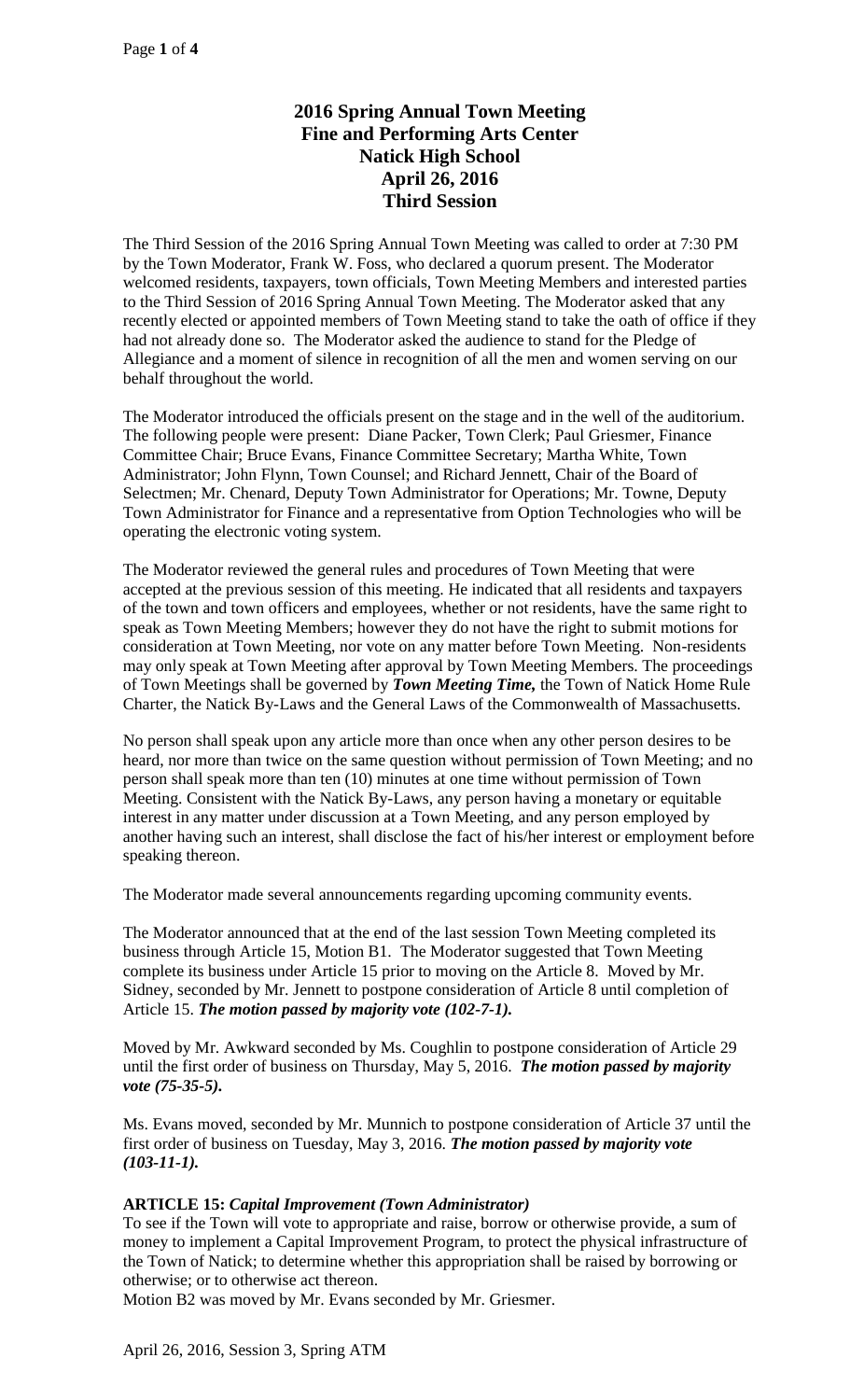## **TABLE B2, MOTION B2: Article 15 - Capital Improvement - 2016 Spring Annual Town Meeting**

| <u>Item#</u> | Department                | <u>Item</u>                                | <b>Funding Source</b> | <b>Amount</b> |
|--------------|---------------------------|--------------------------------------------|-----------------------|---------------|
|              | <b>Community Services</b> | East School Field Renovation - Engineering | Tax Levy Borrowing \$ | 200,000       |
|              | <b>Community Services</b> | Navy Yard Field Renovation - Engineering   | Tax Levy Borrowing \$ | 100,000       |
|              |                           |                                            |                       |               |

**Appropriation under Article 15: MOTION B2 \$ 300,000**

## *Motion B2 under Article 15 passed by two-thirds vote (115-2-1).*

Motion C was moved by Mr. Evans seconded by Mr. Griesmer.

#### **MOTION C: (Two-thirds vote required)**

Move that the Town vote to appropriate the sum of \$690,000 to be expended under the direction of the Public Works Department for purpose of replacing ground water wells, and installing a re-use tank at the Springvale Water Treatment Plant, individually shown as items 18, and 19, in Table C below, and that to meet this appropriation the Treasurer with the approval of the Board of Selectmen is authorized to borrow \$690,000 under Massachusetts General Laws Chapter 44, Section 8, as amended, or any other enabling authority and to issue bonds or notes of the Town therefore aggregating not more than \$690,000 in principal amount and that the Town Administrator with the approval of the Board of Selectmen is authorized to take any action necessary to carry out this program.

#### **TABLE C, MOTION C: Article 15 - Capital Improvement - 2016 Spring Annual Town Meeting**

| 18 | Water Sewer Enterprise | Replace Ground Water Wells                           | W/S Borrowing | 300.000 |
|----|------------------------|------------------------------------------------------|---------------|---------|
| 19 | Water Sewer Enterprise | Install Springvale Water Treatment Plant Re-use Tank | W/S Borrowing | 390.000 |
|    |                        |                                                      |               |         |

**Appropriation under Article 15: MOTION C \$ 690,000**

*Motion C under Article 15 passed by two-thirds vote (114-2-1).*

### Motion D was moved by Mr. Evans seconded by Mr. Griesmer.

#### **MOTION D: (two-thrids vote required)**

Move that the Town vote to appropriate the sum of \$100,000 to be expended under the direction of the Community Services Department for the purpose of replacing the irrigation pond liner, individually shown as items 20 in Table D below, and that to meet this appropriation the Treasurer with the approval of the Board of Selectmen is authorized to borrow \$100,000 under Massachusetts General Laws Chapter 44, Section 8, as amended, or any other enabling authority and to issue bonds or notes of the Town therefore aggregating not more than \$100,000 in principal amount and that the Town Administrator with the approval of the Board of Selectmen is authorized to take any action necessary to carry out this program.

# **TABLE D, MOTION D: Article 15 - Capital Improvement - 2016 Spring Annual Town Meeting**

| TABLE D, MOTION D: Article 15 - Capital Improvement - 2016 Spring Annual Town Meeting |                                                 |                                       |                                                          |                   |  |
|---------------------------------------------------------------------------------------|-------------------------------------------------|---------------------------------------|----------------------------------------------------------|-------------------|--|
| Item#<br>20                                                                           | Department<br>Golf Course Enterprise            | Item<br>Replace Irrigation Pond Liner | <b>Funding Source</b><br><b>Golf Course Borrowing \$</b> | Amount<br>100.000 |  |
|                                                                                       | <b>Appropriation under Article 15: MOTION D</b> |                                       |                                                          | 100,000           |  |

## *Motion D under Article 15 passed by two-thirds vote (115-6-0).*

## Motion E was moved by Mr. Evans seconded by Mr. Griesmer. **MOTION E: (two-thirds vote required)**

Move that the Town vote to appropriate the sum of \$2,500,000 to be expended under the direction of the Department of Public Works for the purpose of Cottage Street Roadway Improvements, individually shown as item 2 in Table E below, and for the payment of all costs incidental and related thereto, and that to meet this appropriation, (i) \$30,000 is transferred from the balance of the amount previously appropriated and borrowed by the Town under Article 13 Motion B of the Warrant at the April 2011 Spring Annual Town Meeting to pay costs of Eliot and South Street Intersection Improvements, which amount is no longer needed to complete the project for which it was originally borrowed, and (ii) \$210,000 is transferred from the balance of the amount previously appropriated and borrowed by the Town under Article 10 Motion A of the Warrant at the October 2010 Fall Annual Town Meeting to pay costs of Oak Street Road Improvements, which amount is no longer needed to complete the project for which it was originally borrowed, and (iii) \$5,000 is transferred from the balance of the amount previously appropriated and borrowed by the Town under Article 10 Motion A of the Warrant at the October 2010 Fall Annual Town Meeting to pay costs of Rt 27 Pavement Resurfacing, which amount is no longer needed to complete the project for which it was originally borrowed, and the Treasurer, with the approval of the Board of Selectmen, is authorized to borrow \$2,255,000 under and pursuant to Chapter 44, Section 7(9) of the General Laws, or pursuant to any other enabling authority, and to issue bonds or notes of the Town therefor aggregating not more than \$2,255,000 in principal amount and that the Town Administrator with the approval of the Board of Selectmen is authorized to take any action necessary to carry out this program.

#### **TABLE E, MOTION E: Article 15 - Capital Improvement- 2016 Spring Annual Town Meeting**

| Item# | Department                                      | <b>Item</b>                         | <b>Funding Source</b>     | Amount    |
|-------|-------------------------------------------------|-------------------------------------|---------------------------|-----------|
|       | Public Works                                    | Cottage Street Roadway Improvements | Reapprop/Tax Levy Borr \$ | 2,500,000 |
|       | <b>Appropriation under Article 15: MOTION E</b> |                                     |                           | 2,500,000 |

*Motion E under Article 15 passed by two-thirds vote (111-6-1).*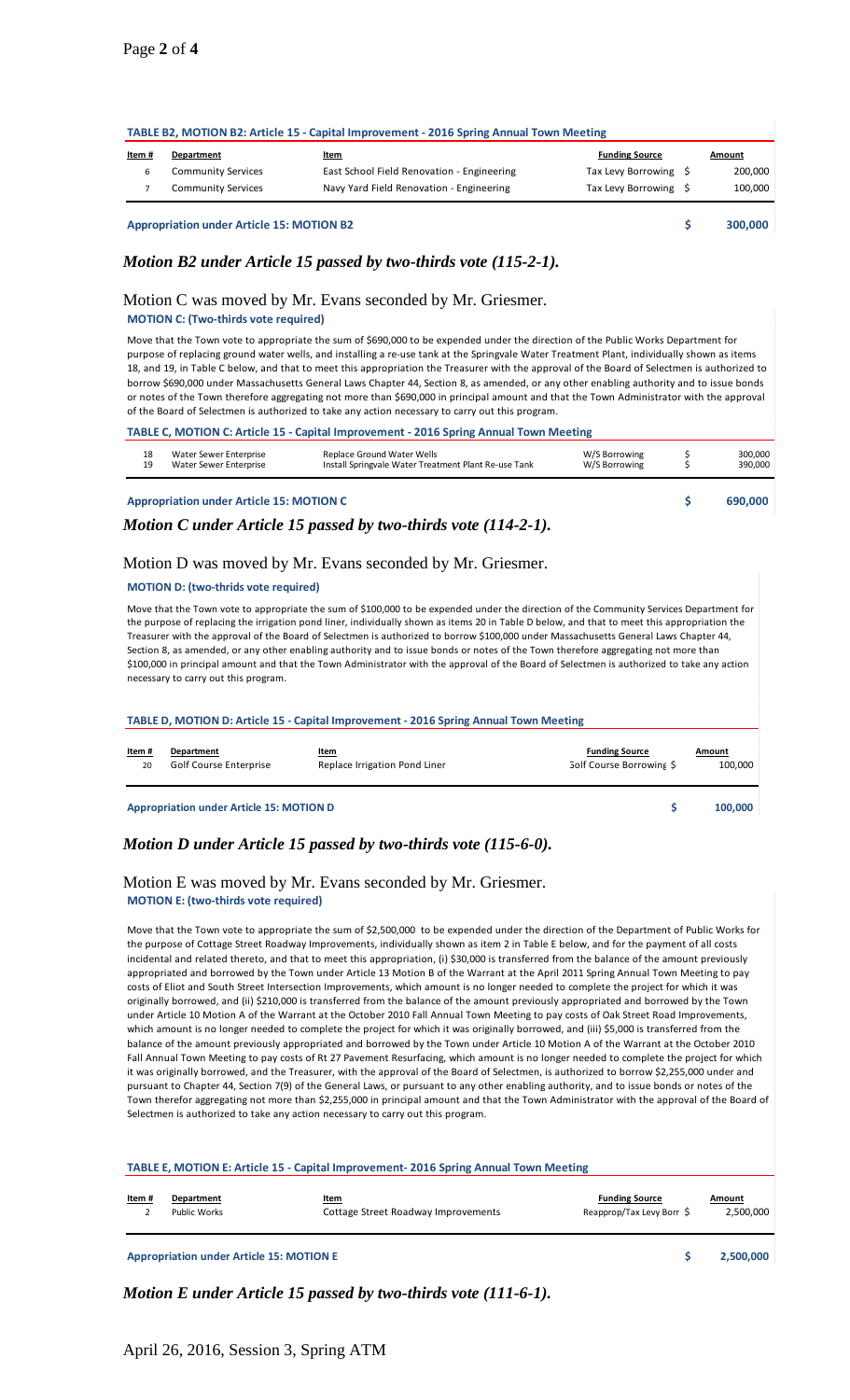# **ARTICLE 8:** *Fiscal 2017 Omnibus Budget Article (Town Administrator)*

To determine what sum of money the Town will appropriate and raise, or transfer from available funds, for the operation of the government of the Town of Natick, including debt and interest during Fiscal Year 2017 (July 1, 2016 to June 30, 2017), and to provide for a reserve fund for Fiscal Year 2017; or to otherwise act thereon.

# **FINANCE COMMITTEE RECOMMENDATIONS**

The Finance Committee made recommendations on each motion in this article. The recommendation will be listed prior to the motion.

## **Motion A1: Natick Public Schools**

By a vote of 12 - 0 - 0 on March 30, 2016, the Finance Committee recommends *Favorable Action* with regard to the **Natick Public Schools** budget as presented in the voted recommended motion below.

## **Motion (requires majority vote)**

Motion A1: Moved by Mr. Evans seconded by Mr. Griesmer that the Town vote to appropriate the Total Budget Amount shown below for the purpose of operating the department shown below, said funds are to be expended under the direction of the Natick School Committee:

Natick Public Schools Salaries & Expenses  $$57,778,570$ Total Natick Public Schools  $$57,778,570$ 

And that the above Total Budget Amount be raised from the following sources: Tax Levy of Fiscal Year 2017 \$57,778,570

At this time the Ms. White, Town Administrator gave a presentation regarding the budget. Dr. Sanchioni made a presentation on the FY 2017 Natick Public Schools budget.

Ms. Collins moved seconded by Mr. Hayes to:

- A. allow the Superintendent of the Natick Public Schools to make a presentation on the FY 2017 NPS budget appropriation request, in accordance with MGL Chapter 71, section 34 and,
- B. separate, for discussion purposes only, consideration of the proposed FY17 Natick Public Schools appropriation into the following eight (8) sections:

Compensation:

- 1. District Leadership and Administration
- 2. Instructional Services
- 3. Other

Expenses:

- 4. Administration & Technology
- 5. Instructional Services
- 6. Student Services & Programs with Other Schools
- 7. Transportation
- 8. Building Operations & Maintenance

Provided that

- A) Town Meeting vote to appropriate only a Total Budget Appropriation for the purpose of operating the Natick Public Schools for fiscal year 2017,
- B) Town Meeting may consider, amend, debate and vote such Total Budget Appropriation consistent with its traditional practice and
- C) Town Meeting may only consider nonbinding monetary recommendations to increase or decrease certain items allocating such appropriation under MGL Ch. 71, section 34 after such Total Budget Appropriation is voted.

Moved by Ms. Gloff, seconded by Mr. Gath to waive the reading of the motion. *The motion to waive the reading passed unanimously. The procedural motion detailed above passed by majority vote (98-22-1).*